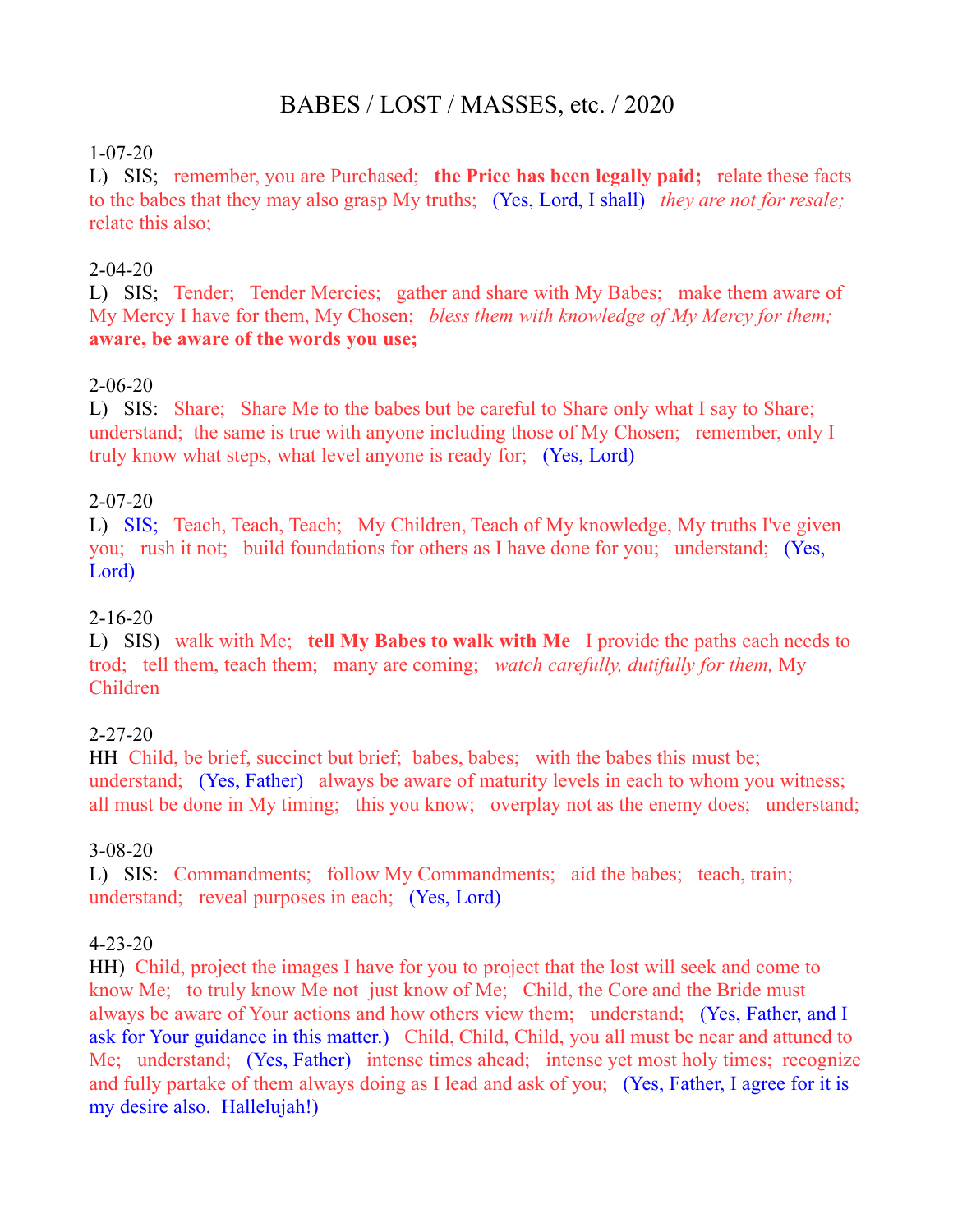# 4-28-20

L) SIS; purchased; Child, you have been purchased, paid for as has every declared believer of My Son; remind the babes as you teach them; yes, the absolute truth of being blood bought paid in full; understand; (Yes, Lord)

# 4-29-20

HP) SIS; motivate; My Core, I call you to motivate the lost and the babes to come unto Me; **you shall be called great motivators for My purposes;** do you agree; (Yes, Lord, I certainly do agree to motivate others to come unto You for Your purposes; Hallelujah! All this I LAAI WTLAOYNY. Hallelujah!) yes, yes, Child, now you have it

# 5-20-20

HH) vSIS; unclean; leave nothing unclean, My Children; the babes must not be left in confusion; confusion is the enemy's playground; understand; make each step clear for them; (Yes, I agree, Father, it must be so.) good;

# 5-27-20

L) SIS; convert, convert, convert all who you find who are willing; teach, teach, teach them of My truth; be diligent in this, My Children; understand; (Yes, Lord)

# 6-01-20

L) SIS; Believe and Receive; simple facts, My Children; teach them, teach them; witness to My babes; testify and witness; bring them to Me; be not remiss in this, My children; opportunities, opportunities, let them not pass by

# 6-03-20

HH) My Children, teach the babes of My Purposes; remember it must be step by step so they can grasp and understand; many shall be coming; be ready to teach them; (Yes, Father)

# 6-28-20

L) Clarify; Clarify My truths to the babes; Clarify them to all who misconstrue or misunderstand, Child; be aware; attune your ears to catch what needs Clarifying; (Yes, Father)

# 7-02-20

L) Careful, Careful judgments; make Careful judgments in all matters; no off-the-cuff judgments; understand; (Yes, Father) teach the babes; they must be taught this; (I Agree, Father.)

# 7-12-20

L) clear, Child, make all things clear for the babes; teach them teach them, teach them for there are multitudes of them to be taught; keep it all simple and clear; prepare for it shall be soon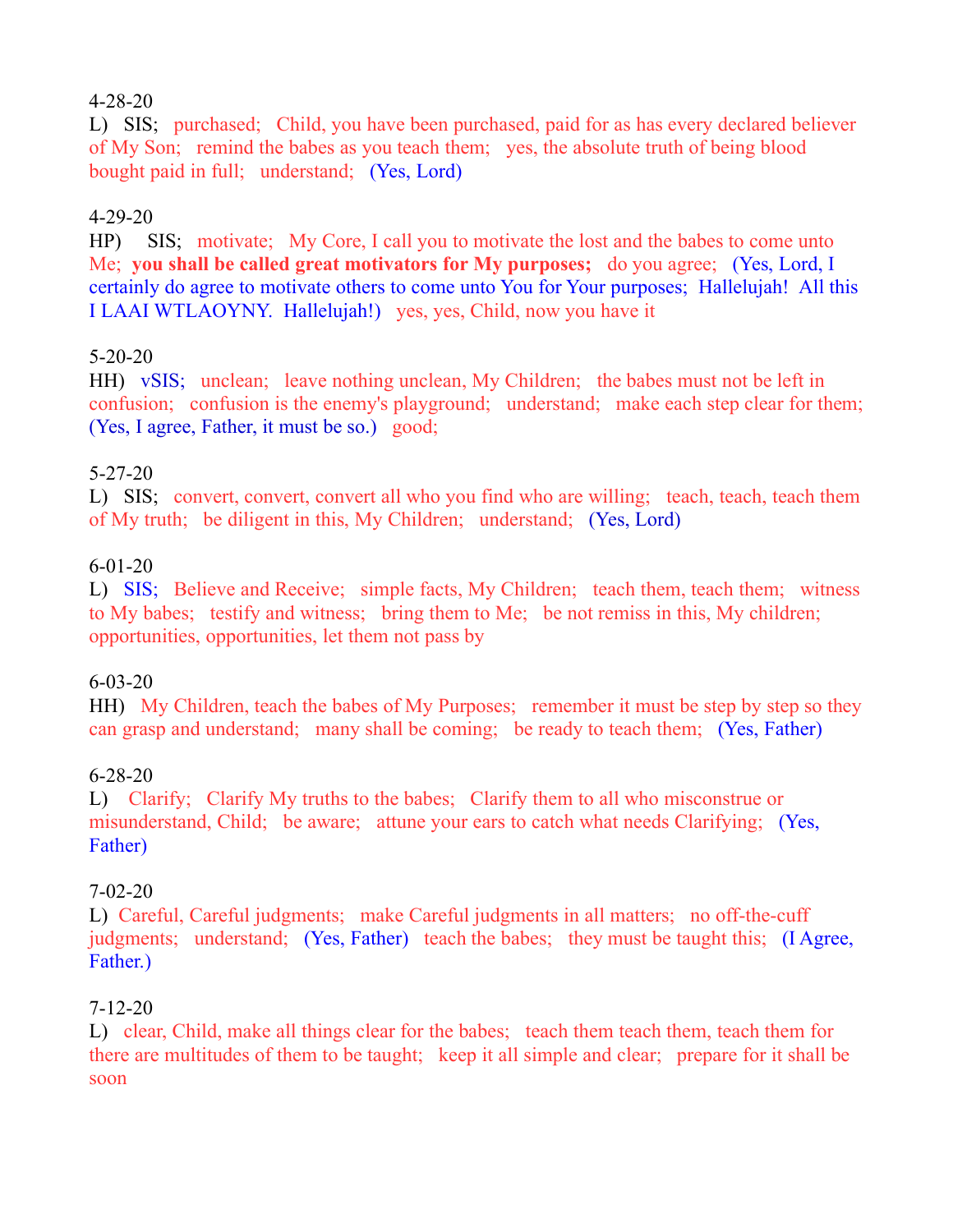#### 8-07-20

L) Care for My little ones, My Babes; see their spiritual and physical needs, My Chosen and Care for them; forget them not; they will soon be coming in groves; be ye ready to Care for them; understand; (Yes, Lord, and I ask for Your wisdom and guidance in tending to them. Hallelujah!) yes, yes, worry not nor doubt

# 8-17-20

HH) honor Me; remind the babes to honor Me; honor Me that I may bless;

# 9-03-20

HH) vSIS; Child, educate as I have educated you; (Yes, Lord)

# 9-11-20

L) SIS; Clarify; be ready to Clarify all you present to the babes; keep what you present to them as simple as possible; remember the influx will contain many babes

# 9-12-20

HP) SIS; Come, Come, My Children, and follow after Me; My Children, adjure the babes to do likewise and follow after Me placing their feet in My footsteps I have for them; (Yes, Lord, I agree completely.) it is the hour of the babes; understand; let it not pass unheeded; be aware, be aware; (Yes, Lord

# 9-13-20

L) SIS; My children, teach the babes how to cleanse, to wash themselves as I have taught you; (Yes, Lord) ignore not the tending of the babes; be aware of them and teach as you have been taught; gently yet firmly; (Yes, Lord)

# 10-03-20

L) SIS; Care for My babes; forget them not; (Yes, Lord, I agree.) (prayed for them) Hallelujah;

# 10-04-20

L) SIS; haven, haven, I am your safe haven; come unto Me; bring the babes unto Me, My Children; (Yes, Lord) enter into My haven, My Children, enter, enter willingly and with understanding; (Yes, Lord, I legally choose to enter into Your haven willingly and with understanding. This I do and I LAAI WTLAOYNY. Halleluyah!)

# 11-17-20

HH) SIS; My Children, boot out worry; it must not be allowed; allow not to thrive; **use My sweeping angels to keep it out and from any reentry; do so with firm, concise authority; understand;** (Yes, Father) *you must aid the babes in doing so also;* worry muddles vision, hearing and the mind; that must not be; the same is true of its partner doubt; this must not be; boot them out; decisively so; realize sound minds; yes, this must be also;